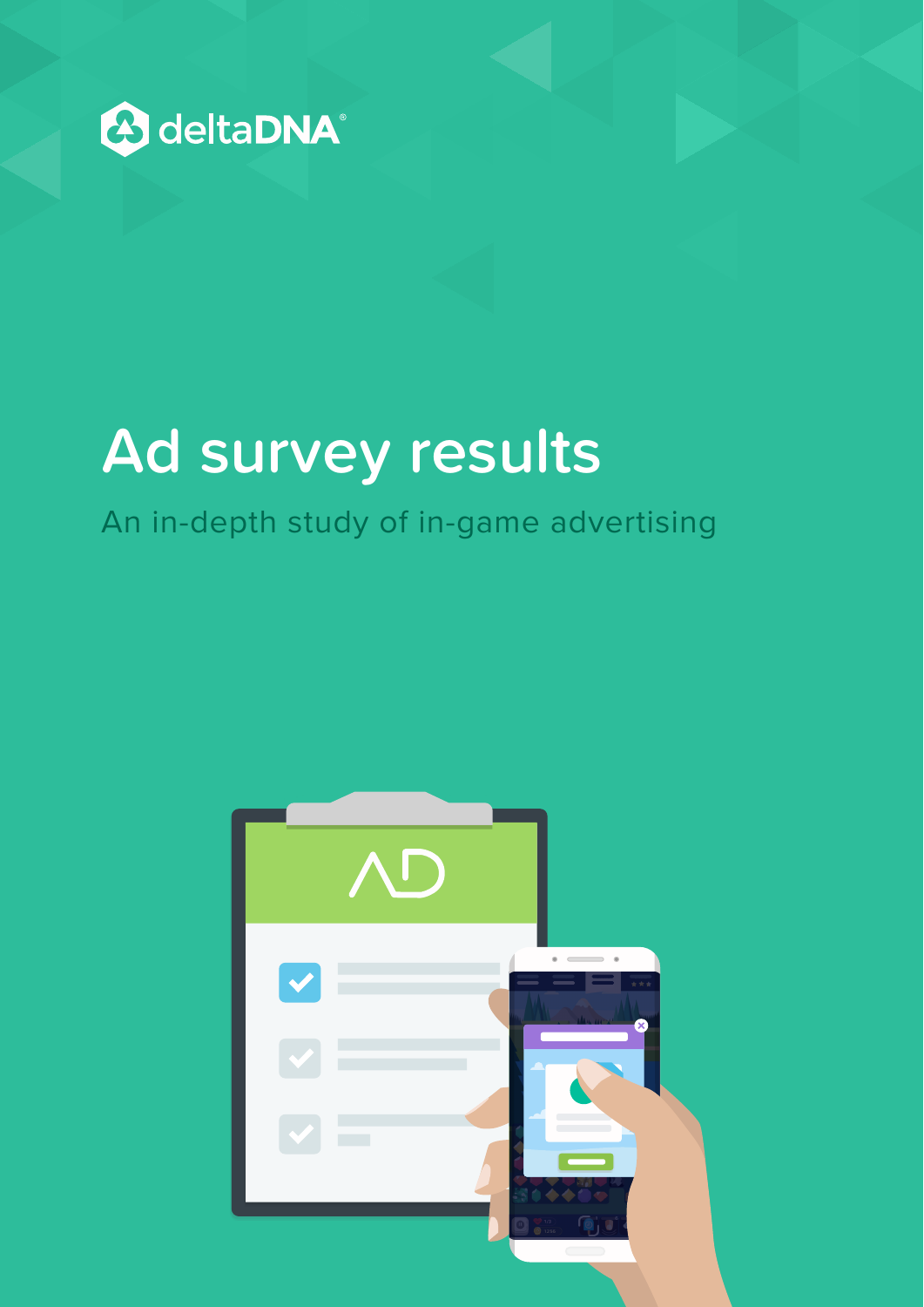## **Contents**

|                                                                                                                                       | 3              |
|---------------------------------------------------------------------------------------------------------------------------------------|----------------|
|                                                                                                                                       | $\overline{4}$ |
| Q1: What audience does your highest monetizing F2P mobile game                                                                        | 4              |
| Q2: Which one of the genres listed below closely describes your                                                                       |                |
| Q3: Approximately what traffic volume in DAU (Daily Active Users)                                                                     |                |
| Q4: Which of the following statements could be used to describe how                                                                   | 7              |
| Q5: How many ad networks do you implement in your game?                                                                               | 8              |
|                                                                                                                                       |                |
| Q7: How certain are you that you are taking the optimum approach<br>towards in-game advertising in your highest monetizing F2P mobile |                |
| Q8: Which of the following factors concerns you most when setting                                                                     |                |
| Q9: Which of these sentiments describe your attitude to in-game                                                                       |                |
| Q10: What's your estimate of the approximate revenue split between<br>ads and IAP in your highest monetizing F2P mobile game?  13     |                |
| Q11: Which word best describes your overall approach to in-game                                                                       |                |
|                                                                                                                                       |                |
|                                                                                                                                       |                |
|                                                                                                                                       |                |
|                                                                                                                                       |                |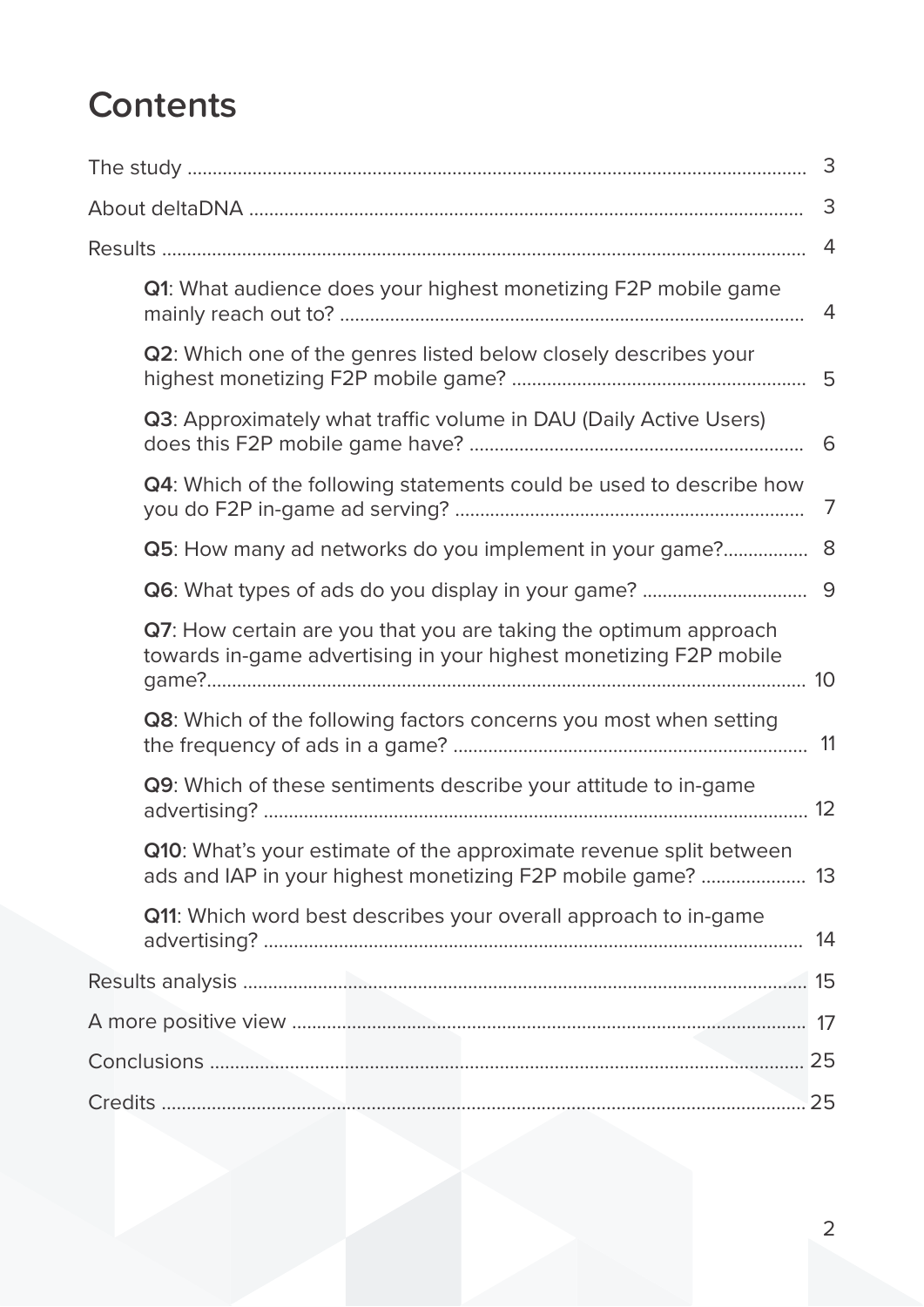## **The study**

From talking to game developers around the world, it's become clear that there is a lack of commonality to the approaches taken and no real migration towards an established form of bestpractice.

In 2015 we ran our first version of this survey to establish the patterns in the approaches taken by Developers of free to play (F2P) games, and were surprised at the widespread lack of confidence displayed.

This year we have repeated the survey, keeping a core of the questions the same so we can identify trends, updating some questions to reflect changes, such as the coming of playable ads, and adding some new questions to explore further some of the surprising results thrown-up last year.

## **About deltaDNA**

We love games and data, lots of it! Highly granular and transparent analytics are at the heart of deltaDNA's big data game analytics and real-time marketing platform.

DeltaDNA gives Developers the tools to optimize games by analyzing player behaviors in detail, using the insight to micro-target players and deliver personalized game experiences in real-time.

SmartAds was launched in 2015, and it provides developers with the capability to analyze the effect of their advertising on player behavior, to provide a player-led experience. SmartAds also provides independent dynamic mediation covering 30+ ad networks.



*"Think of your game as a marketplace: focus on integrating monetization strategies as a joined up component of game-play"*

Mark Robinson, CEO, deltaDNA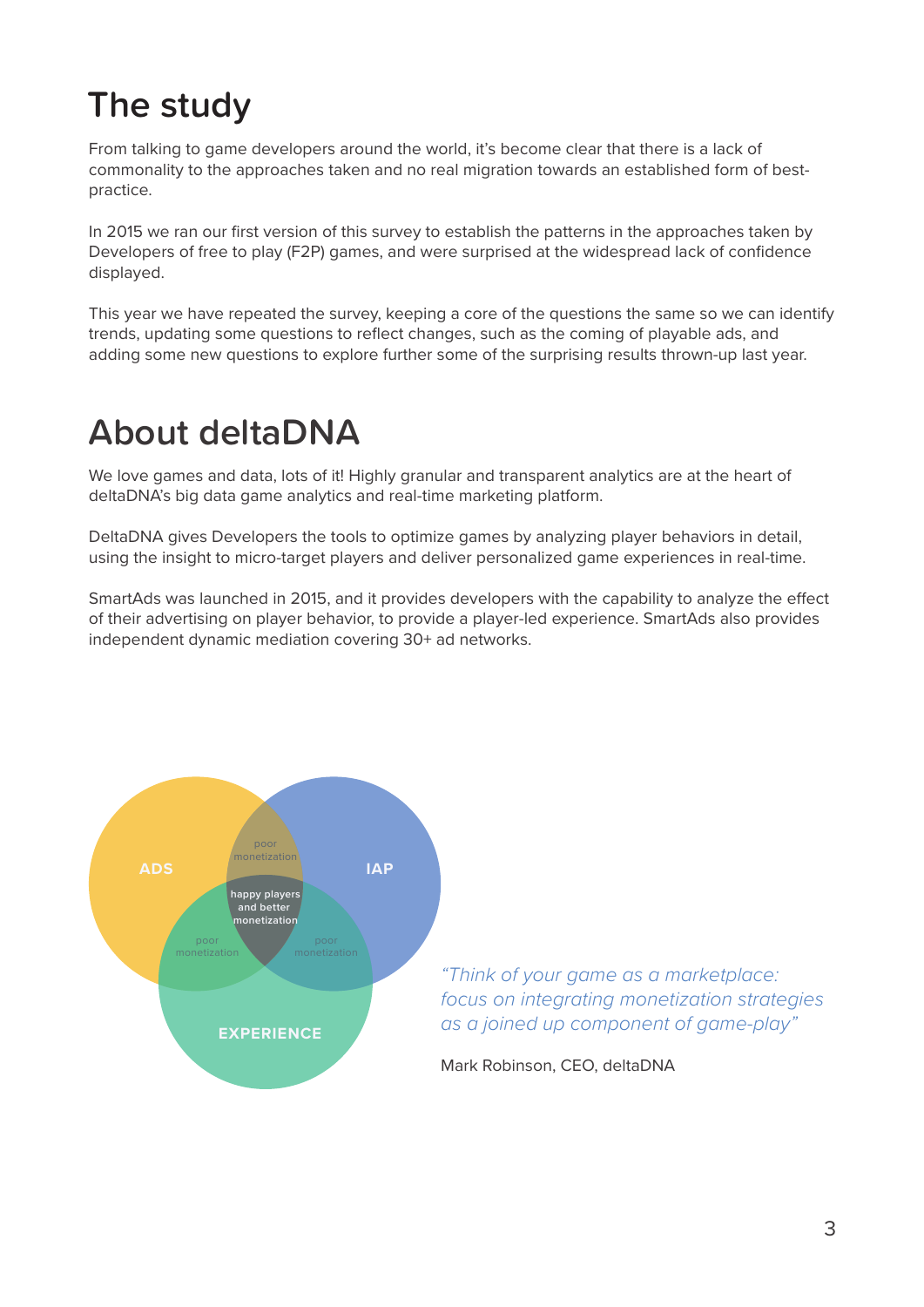## **Results**

## **Q1: What audience does your highest monetizing F2P mobile game mainly reach out to?**



| <b>TYPE OF PLAYER</b> | 2015 | 2016 |
|-----------------------|------|------|
| Casual players        | 59%  | 58%  |
| Mid-core players      | 30%  | 31%  |
| Hard-core players     | 11%  | 10%  |

**A** deltaDNA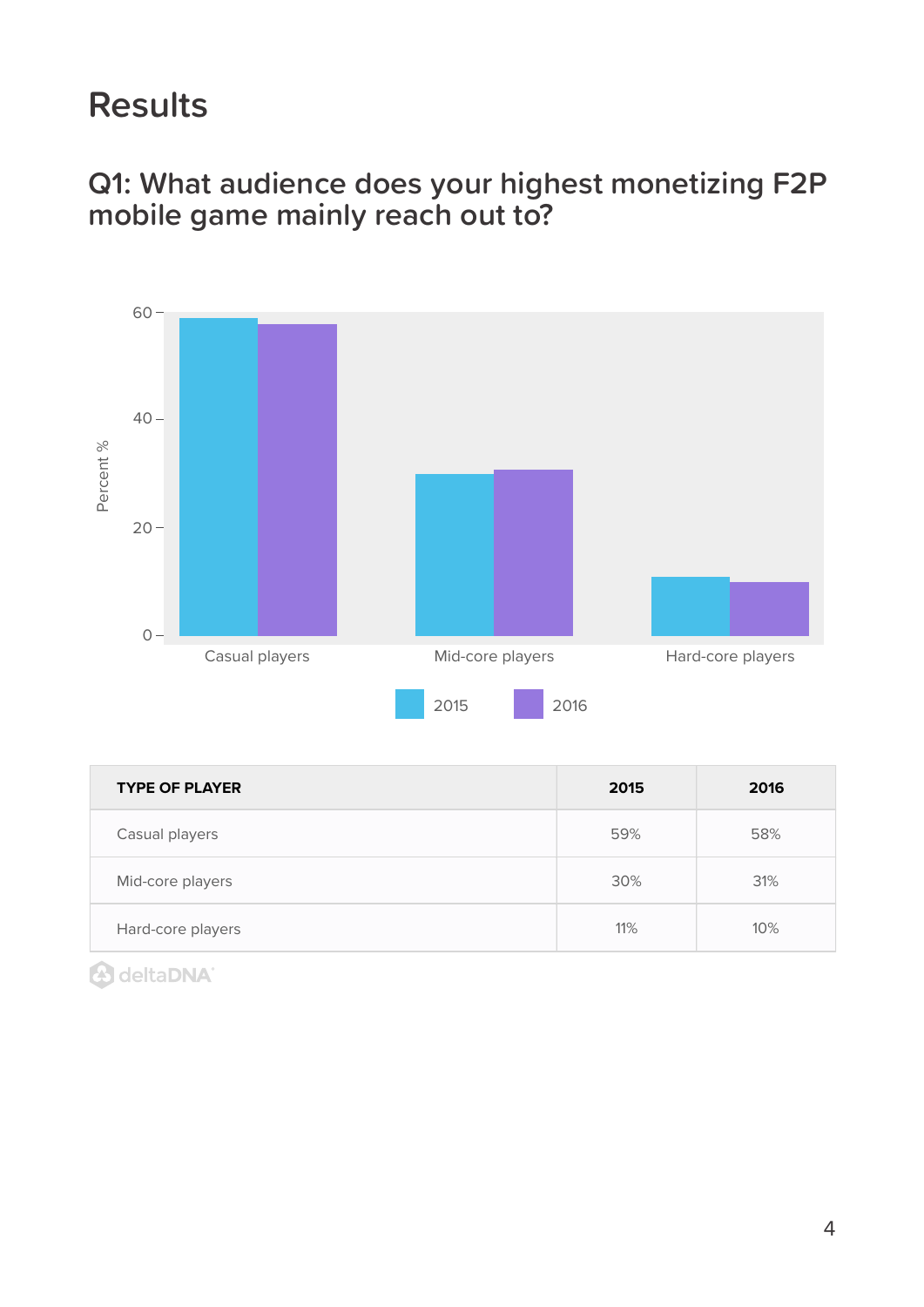### **Q2: Which one of the genres listed below closely describes your highest monetizing F2P mobile game?**



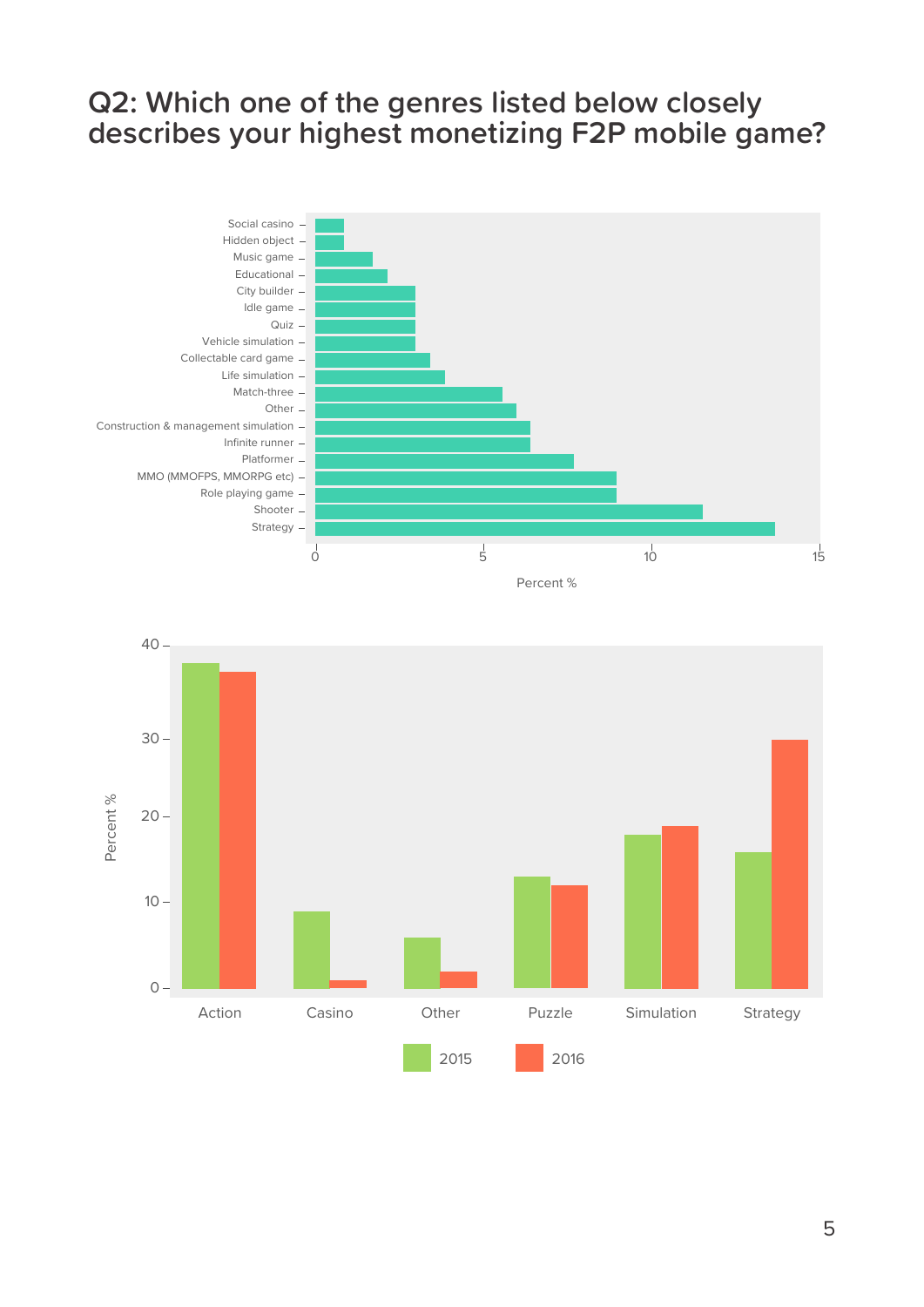| <b>GENRE</b> | 2015 | 2016 |
|--------------|------|------|
| Action       | 38%  | 37%  |
| Casino       | 9%   | 1%   |
| Other        | 6%   | 2%   |
| Puzzle       | 13%  | 12%  |
| Simulation   | 18%  | 19%  |
| Strategy     | 16%  | 29%  |

## **Q3: Which option best describes the peak traffic volume in DAU for the F2P mobile game?**

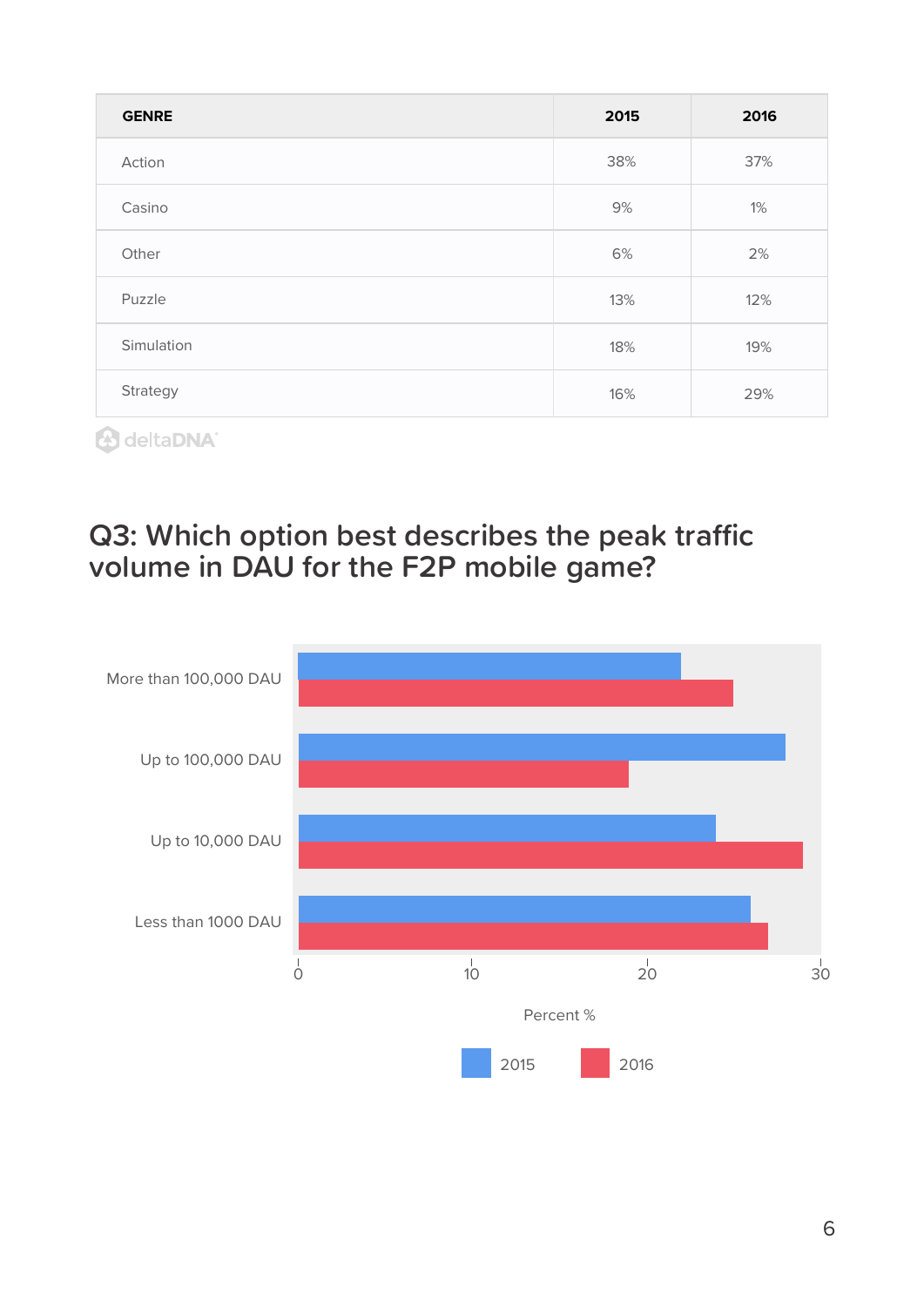| <b>TRAFFIC VOLUME</b> | 2015 | 2016 |
|-----------------------|------|------|
| More than 100,000 DAU | 22%  | 25%  |
| Up to 100,000 DAU     | 28%  | 19%  |
| Up to 10,000 DAU      | 24%  | 29%  |
| Less than 1000 DAU    | 26%  | 27%  |

## **Q4: Which of the following statements could be used to describe how you do F2P in-game ad serving?**

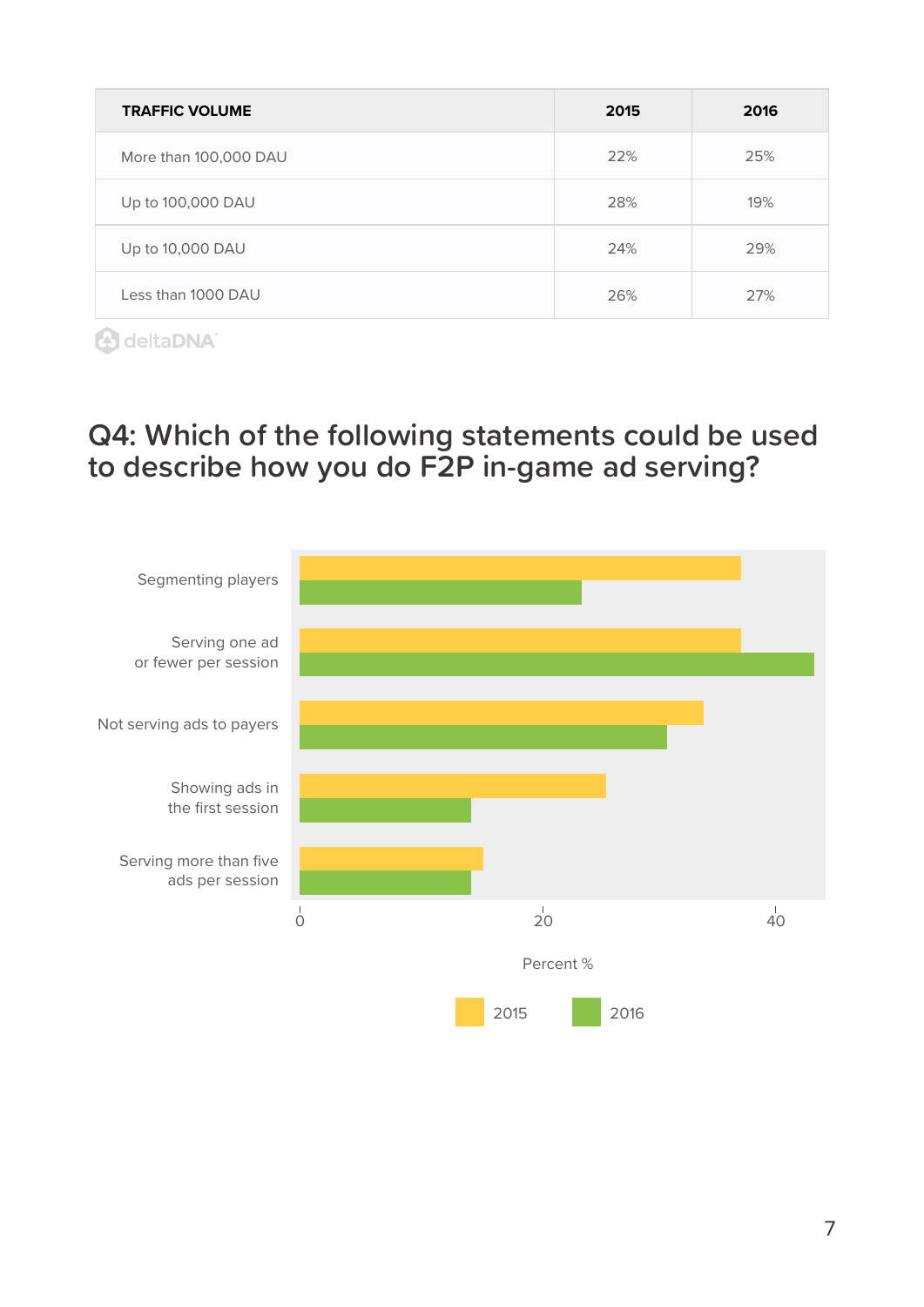| <b>AD SERVING APPROACH</b>                                            | 2015 | 2016 |
|-----------------------------------------------------------------------|------|------|
| Different types of non-paying players receive different ad strategies | 36%  | 23%  |
| Most players only see one ad or fewer per session                     | 36%  | 42%  |
| We don't serve ads to our paying players                              | 33%  | 30%  |
| We serve ads to most players in the first session                     | 25%  | 14%  |
| Most players see 5 or more ads per session                            | 15%  | 14%  |

## **Q5: How many ad networks do you implement in your game?**

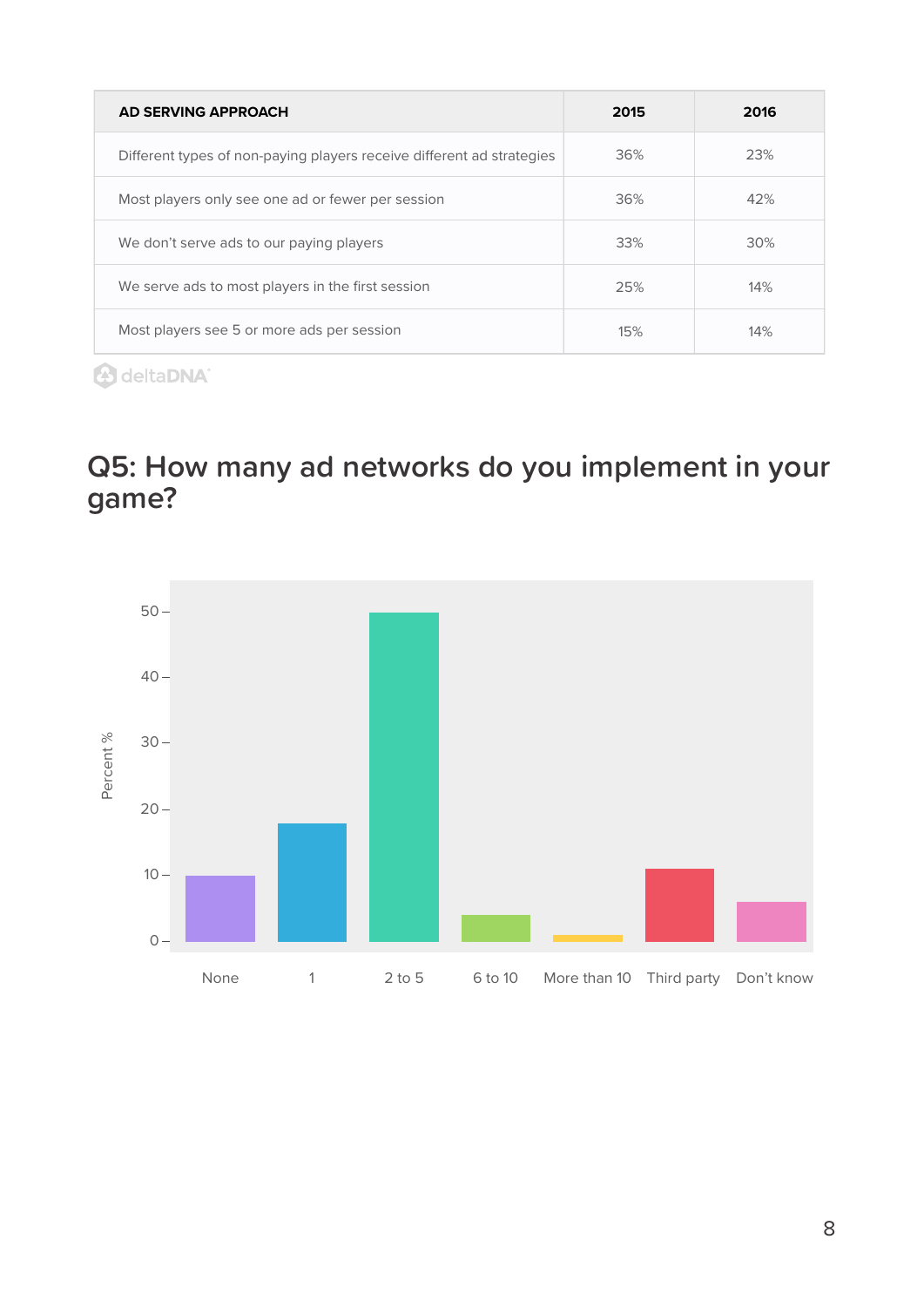| <b>NUMBER OF AD NETWORKS</b>                                     | <b>PERCENTAGE</b> |
|------------------------------------------------------------------|-------------------|
| None                                                             | 10%               |
| 1                                                                | 18%               |
| $2$ to $5$                                                       | 50%               |
| 6 to 10                                                          | 4%                |
| More than 10                                                     | 1%                |
| I use a third party mediation tool covering multiple ad networks | 11%               |
| Don't know                                                       | 6%                |
| delta <b>DNA</b> ®                                               |                   |

**Q6: What types of ads do you display in your game?**

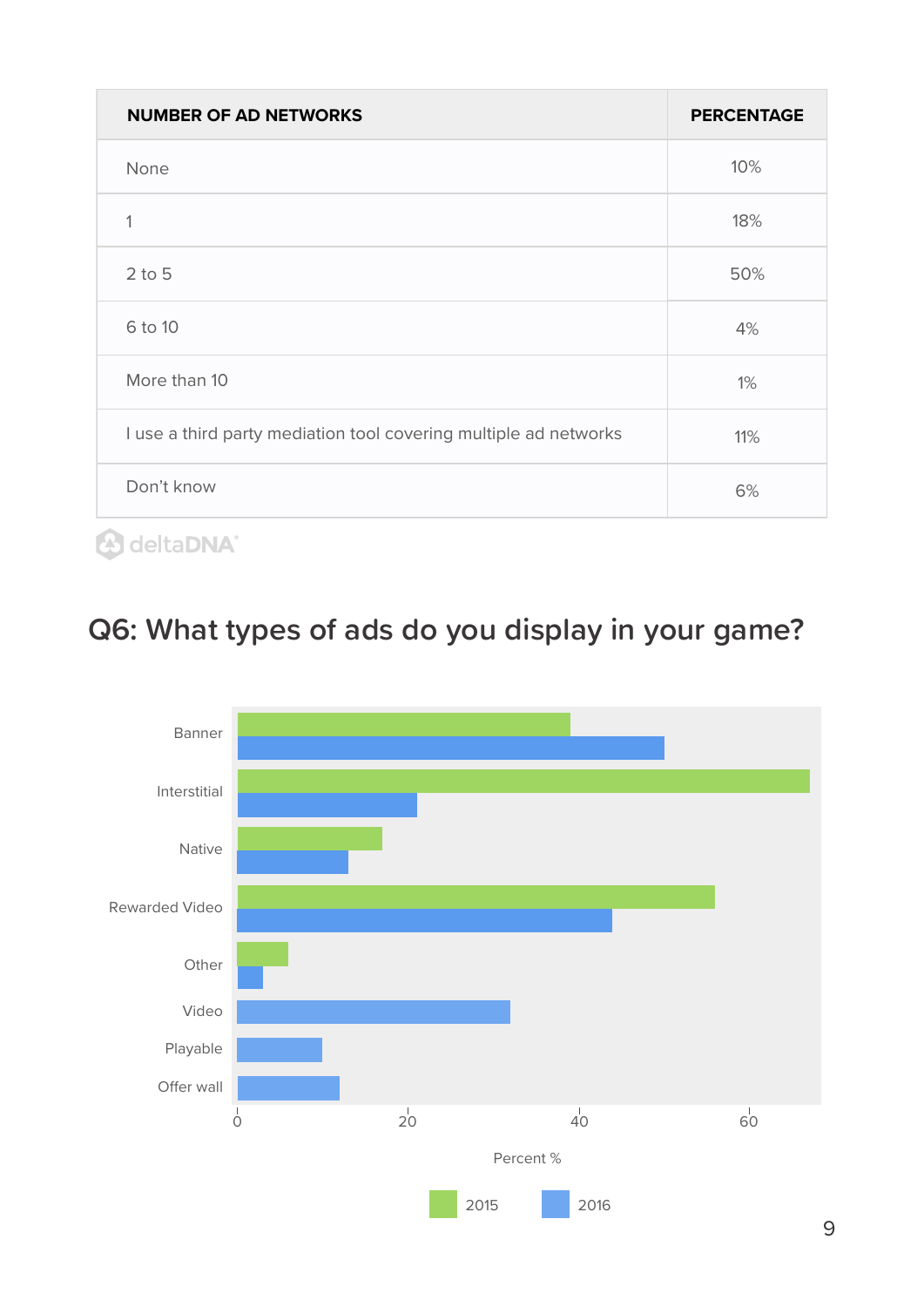| <b>TYPES OF ADS</b>   | 2015 | 2016 |
|-----------------------|------|------|
| Banner                | 39%  | 50%  |
| Interstitial          | 67%  | 21%  |
| Native                | 17%  | 13%  |
| <b>Rewarded Video</b> | 56%  | 44%  |
| Other                 | 6%   | 3%   |
| Video                 |      | 32%  |
| Playable              |      | 10%  |
| Offer wall            |      | 12%  |

## **Q7: How certain are you that you are taking the optimum approach towards in-game advertising in your highest monetizing F2P mobile game?**

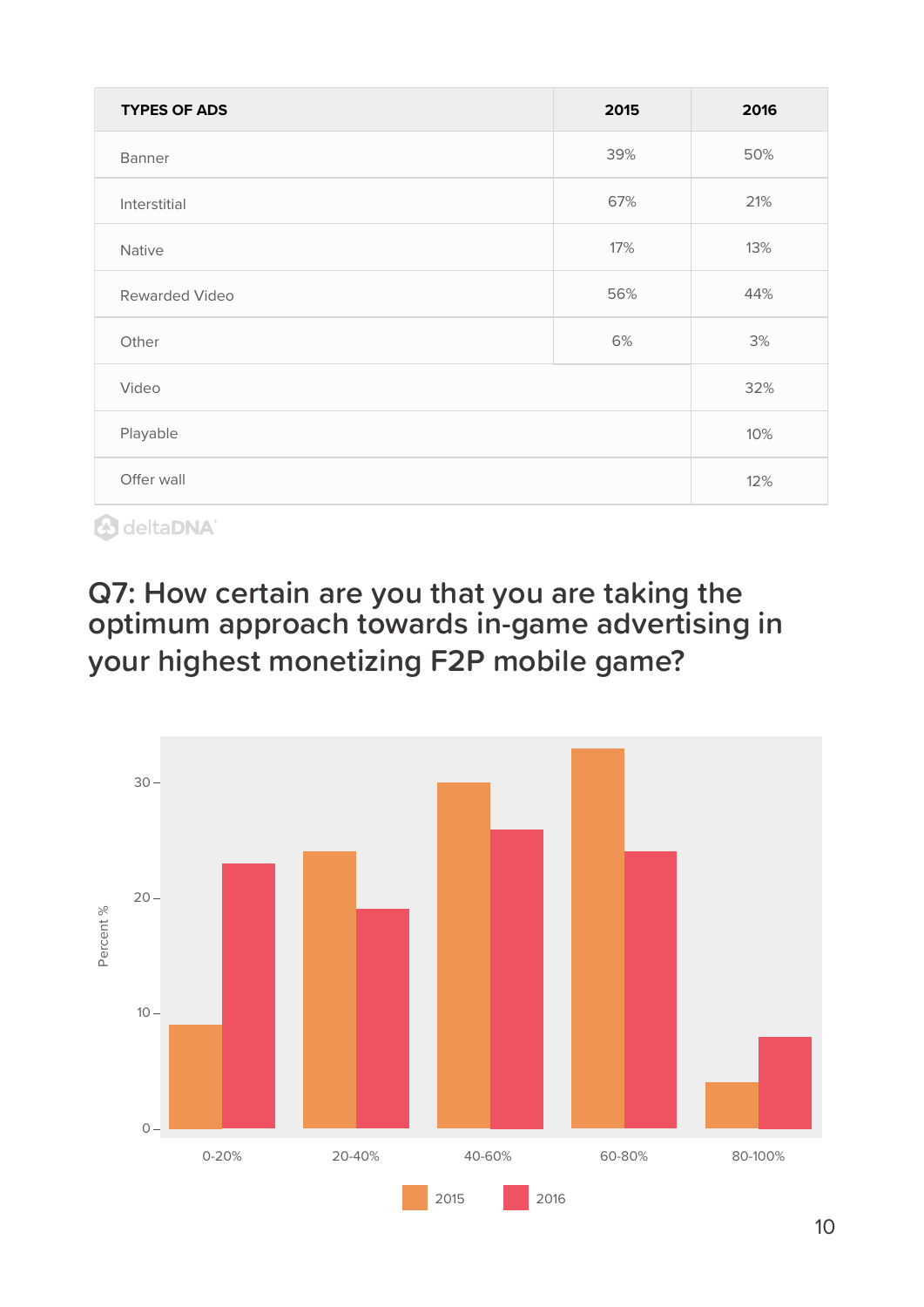| <b>CERTAINTY OF OPTIMUM APPROACH</b> | 2015 | 2016 |
|--------------------------------------|------|------|
| $0 - 20%$                            | 9%   | 23%  |
| 20-40%                               | 24%  | 19%  |
| 40-60%                               | 30%  | 26%  |
| 60-80%                               | 33%  | 24%  |
| 80-100%                              | 4%   | 8%   |
| Average                              | 54%  | 48%  |
| deltaDNA®<br>$\mathcal{L}$           |      |      |

**Q8: Which of the following factors concerns you most when setting the frequency of ads in a game?**

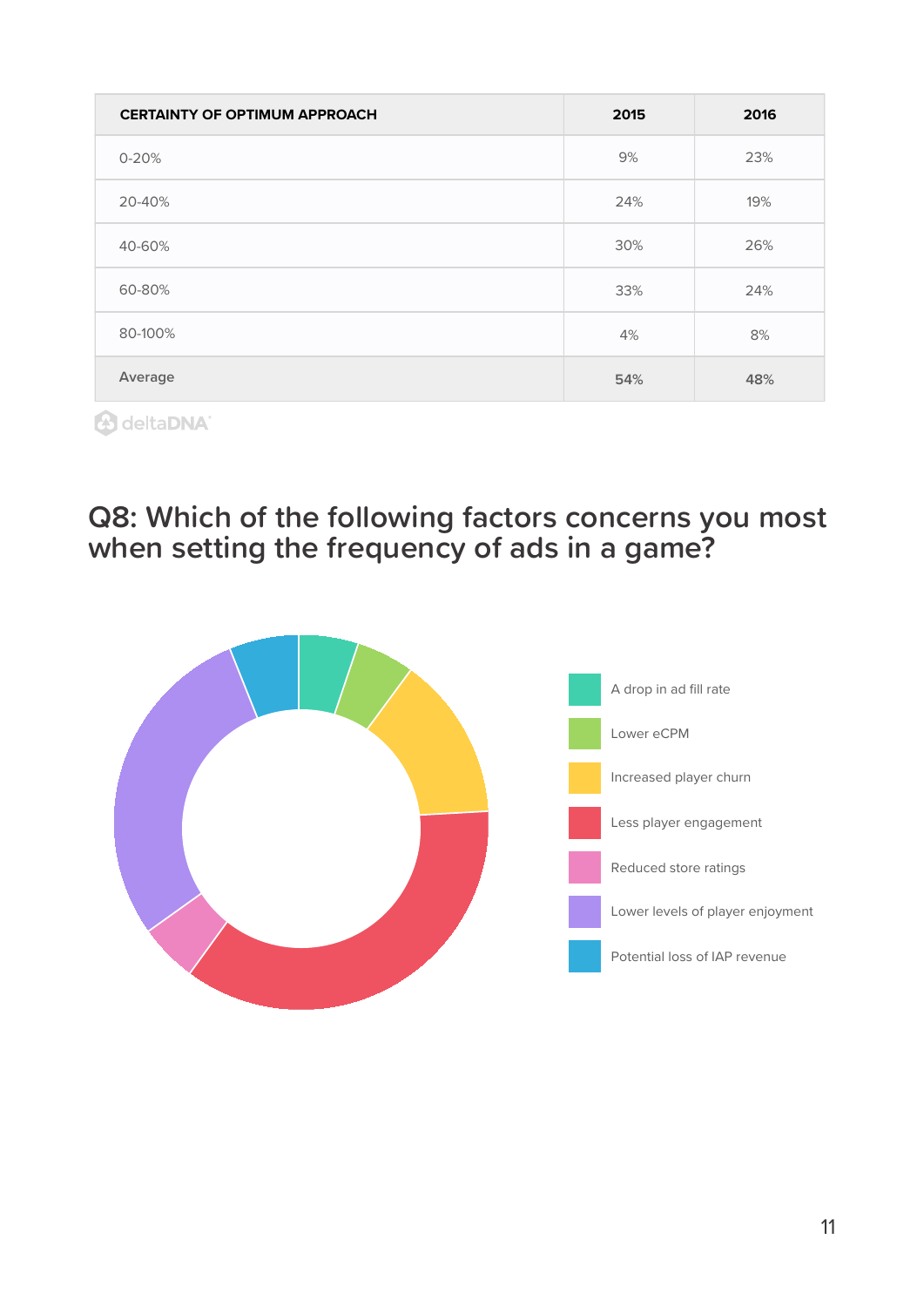| <b>FREQUENCY OF ADS CONCERNS</b> | <b>PERCENTAGE</b> |
|----------------------------------|-------------------|
| A drop in ad fill rate           | 5%                |
| Lower eCPM                       | 5%                |
| Increased player churn           | 14%               |
| Less player engagement           | 36%               |
| Reduced store ratings            | 5%                |
| Lower levels of player enjoyment | 29%               |
| Potential loss of IAP revenue    | 6%                |
| leita <b>DNA</b>                 |                   |

**Q9: Which of these sentiments describe your attitude to in-game advertising?**

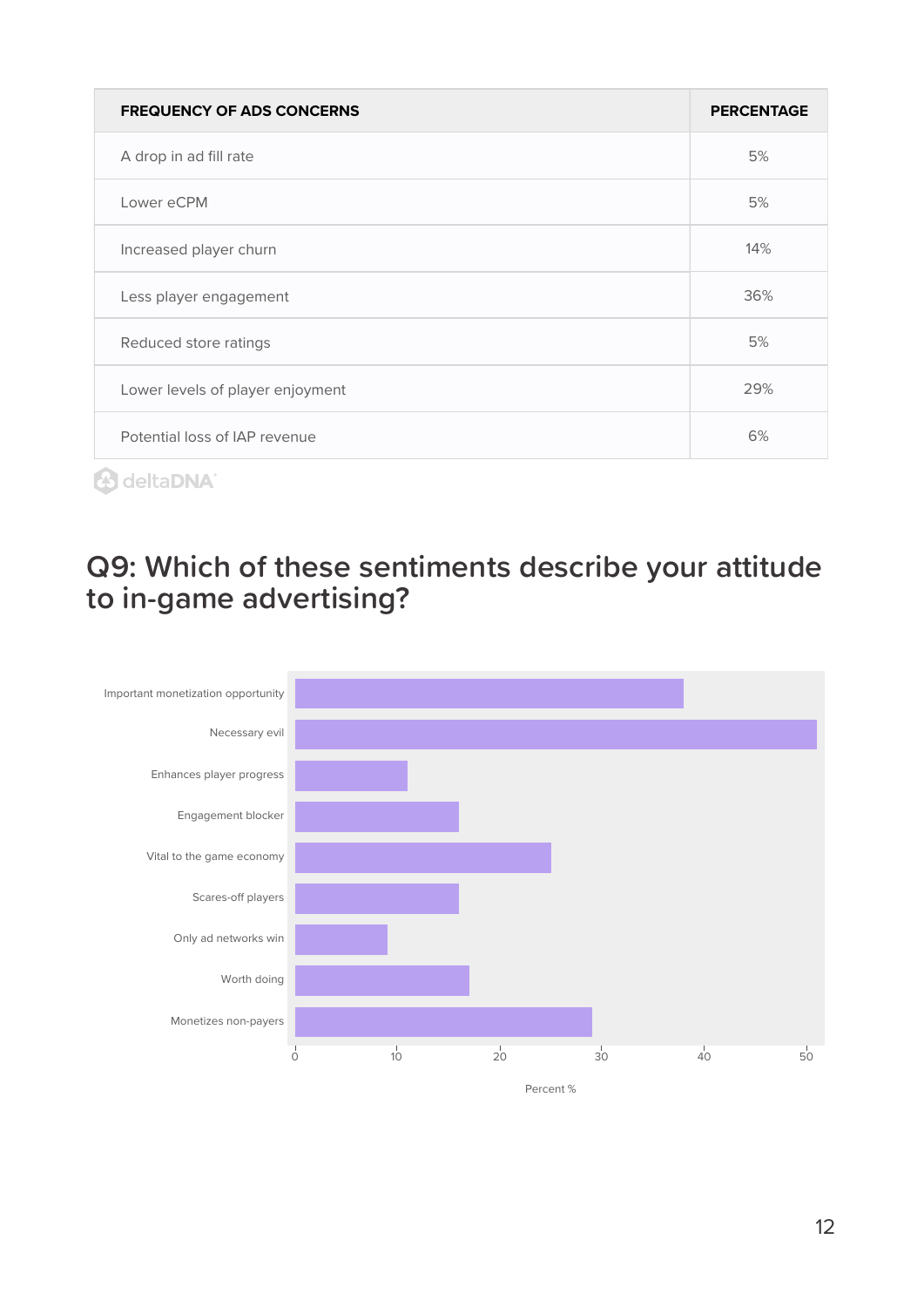| <b>ATTITUDE TO IN-GAME ADVERTISING</b> | <b>PERCENTAGE</b> |
|----------------------------------------|-------------------|
| Important monetization opportunity     | 38%               |
| Necessary evil                         | 51%               |
| Enhances player progress               | 11%               |
| Engagement blocker                     | 16%               |
| Vital to the game economy              | 25%               |
| Scares-off players                     | 16%               |
| Only ad networks win                   | 9%                |
| Worth doing                            | 17%               |
| Monetizes non-payers                   | 29%               |

### **Q10: What's your estimate of the approximate revenue split between ads and IAP in your highest monetizing F2P mobile game?**

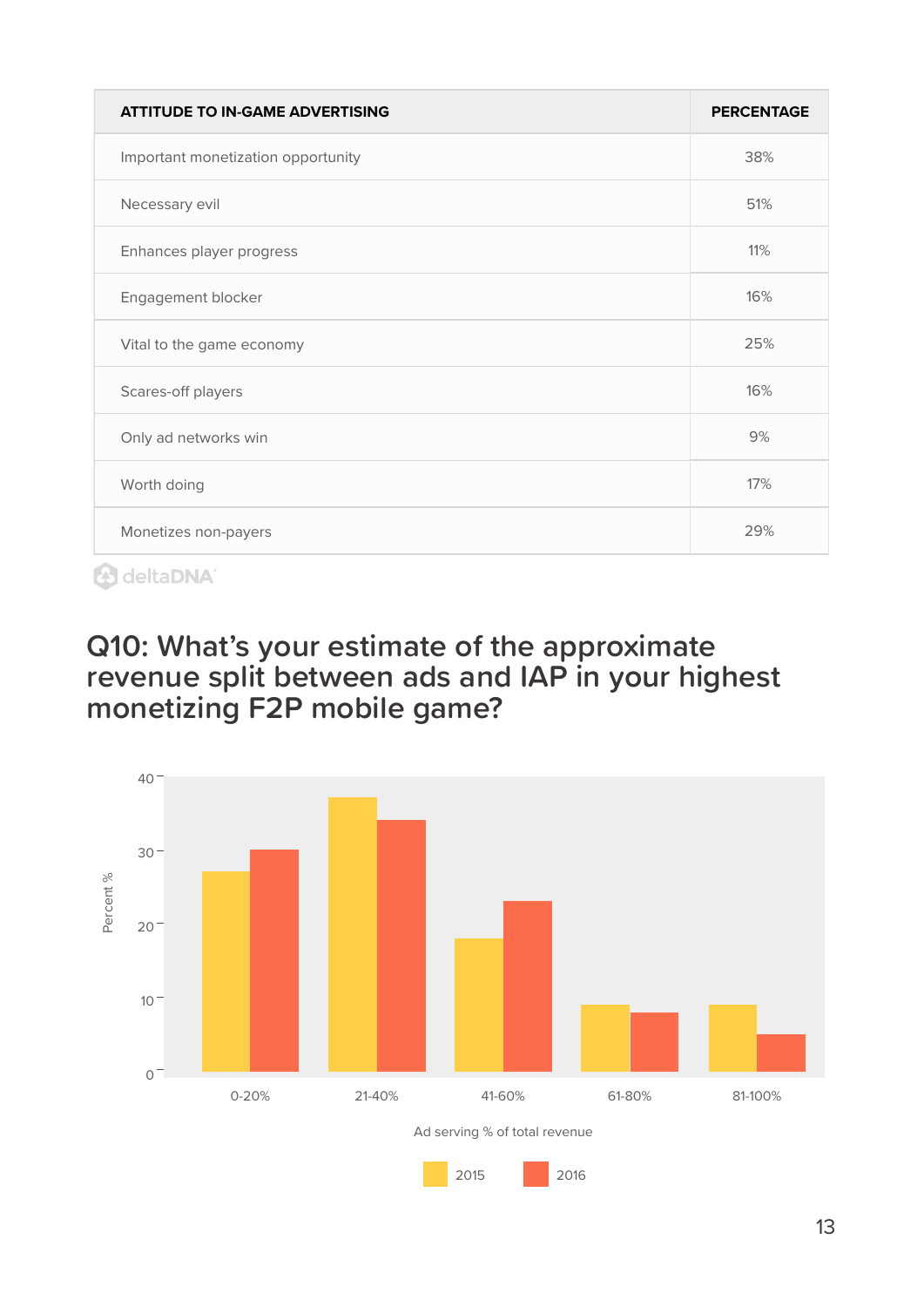| <b>REVENUE</b>                         | 2015 | 2016 |
|----------------------------------------|------|------|
| Ad serving is 0-20% of total revenue   | 27%  | 30%  |
| Ad serving is 21-40% of total revenue  | 37%  | 34%  |
| Ad serving is 41-60% of total revenue  | 18%  | 23%  |
| Ad serving is 61-80% of total revenue  | 9%   | 8%   |
| Ad serving is 81-100% of total revenue | 9%   | 5%   |
| Average                                | 38%  | 35%  |

## **Q11: Which word best describes your overall approach to in-game advertising?**

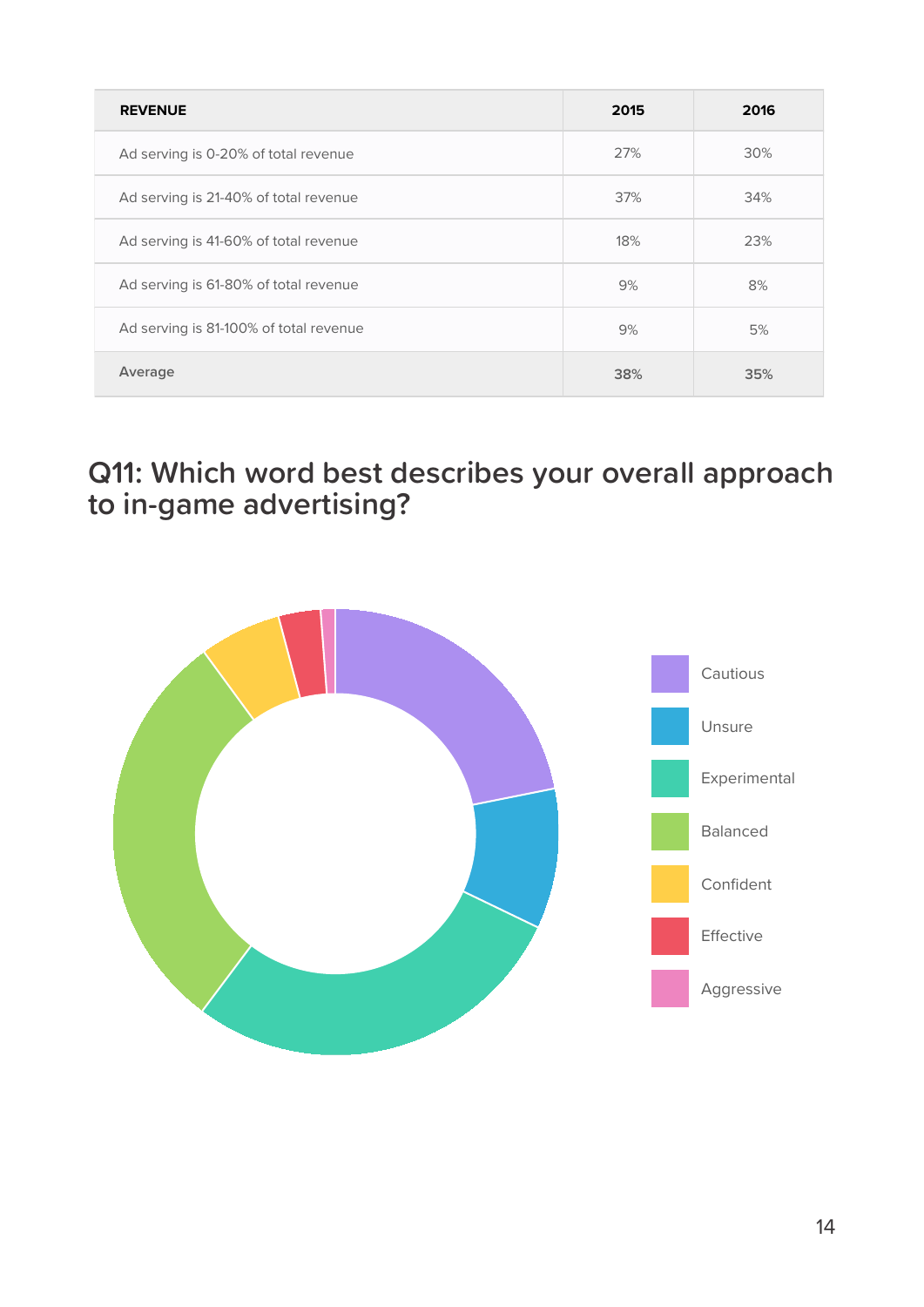| <b>APPROACH</b> | <b>PERCENTAGE</b> |
|-----------------|-------------------|
| Cautious        | 22%               |
| Unsure          | 10%               |
| Experimental    | 28%               |
| Balanced        | 30%               |
| Confident       | 6%                |
| Effective       | 3%                |
| Aggressive      | 1%                |

## **Results analysis**

#### **SAMPLE**

The breakdown of respondents was very similar in 2016 to the participants we had in 2015, when looking at the types of players their games targeted. In terms of game genre, the sample was again very similar, except for an increase of 13% in Strategy games, along with a decrease of 8% in Casino games. We've seen a small degree of polarization in the numbers of players our top performing F2P games receive with a drop of 9% in the 10k to 100k DAU bracket.

With everything considered, the sample of respondents in 2016 is very similar constructed to that of 2015, to the extent that direct comparisons between the two years' data can be soundly made.

#### **APPROACHES TO ADVERTISING**

The headlines in 2015 were that certainty that participants were taking the optimum approach was only 54%, and the share of revenue from advertising was 38%. In 2016, both values have fallen. Only 48% of participants think they are doing the right thing, and IAP vs Ad revenue share has dropped to 35%.

With these figures in mind, it should come as little surprise that when we asked in Question 4 for participants to describe the approach they take with in-game advertising, the only option to show an increase was the most passive approach of serving one ad or fewer per session, which increased from 36% to 42%. One surprise however is the reduction in respondents choosing to provide different ad strategies to different types on non-paying players. This has dropped from 36% to 23%. Presumably this is either because it's considered to be difficult or not cost-effective to achieve.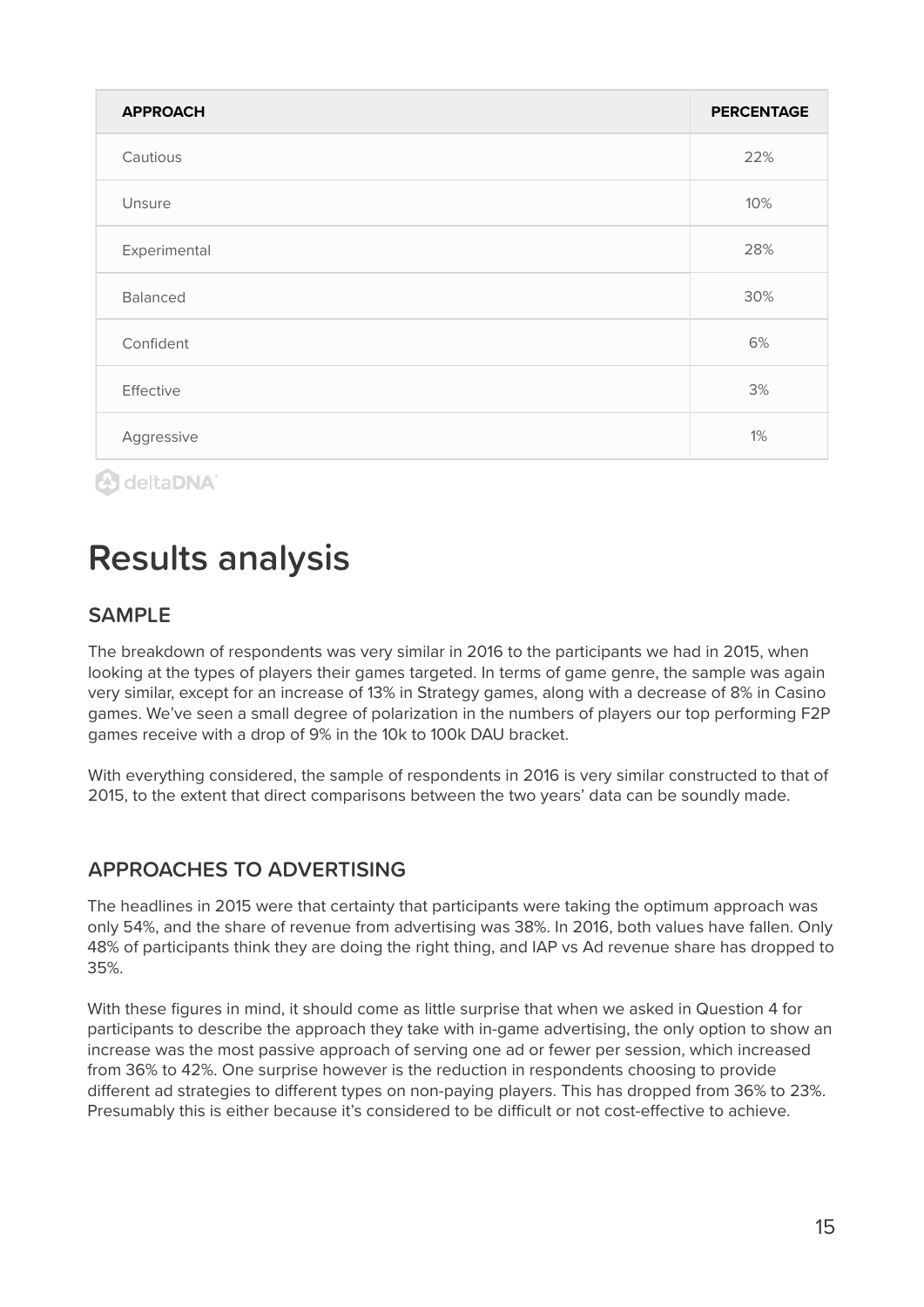#### **AD FREQUENCY**

Anecdotally, we hear that concerns about ad frequency focus on worries about players being put off, and consequently not returning. We set a question to explore this further, as our experience has been that you can always set more ads than you think you can, and most developers are leaving money on the table by selecting to implement an ad density which is too low.

We asked respondents in Question 8 to name the one factor that most concerned them when setting ad frequency, and surprisingly, player churn only receive 14% of the vote, and this was supported by the sentiments relating to in-game advertising, where only 16% thought it scares off players. Concerns around player engagement (36%) and player enjoyment (29%) were of much greater concern.

Concerns around player enjoyment and engagement sound at first hearing as though they are antecedents to player churn, and so therefore a measure of the same thing.

Following analysis of deltaDNA game data by Zachary Burn and Nicholas Ross, University of San Francisco, along with Isaac Roseboom of deltaDNA, it was discovered that there was no evidence of first session ad density affecting retention. However, the game itself was a significant predictor of retention.

Nick Ross, Assistant Professor, University of San Francisco stated, "We evaluated deltaDNA game data which associates ad engagement to the individual player, and enables its comparison with players' in-game behavior. This allowed us to determine that there is no evidence to suggest that the density of ads shown by a game in the first session affects whether a player returns for a second session"

This research contextualizes these responses. The concern from developers is less likely to be about the number of ads per se, but more focused on their ability to integrate them into the total game experience.

The deltaDNA Insight Team took a look at our platform data to determine the effectiveness of advertising on a game's ability to monetize. As can be seen below, if ads aren't properly measured and applied, as you would with any other game mechanic, they run the risk of cannibalizing IAP expenditure and conversion.

| <b>PLATFORM</b> | <b>KPI</b>        | <b>NO ADS</b> | <b>INTERSTITIALS</b> | <b>REWARDED</b> |
|-----------------|-------------------|---------------|----------------------|-----------------|
|                 | D <sub>1</sub>    | 31%           | 44%                  | 39%             |
|                 | D7                | 9%            | 16%                  | 14%             |
|                 | D30               | 3%            | 5%                   | 5%              |
|                 | <b>ARPDAU</b>     | \$0.08        | \$0.03               | \$0.05          |
|                 | <b>DAILY %CVR</b> | 0.9%          | 0.5%                 | 0.7%            |
|                 | D1                | 33%           | 40%                  | 39%             |
|                 | D7                | 11%           | 15%                  | 16%             |
|                 | D30               | 4%            | 6%                   | 8%              |
|                 | <b>ARPDAU</b>     | \$0.18        | \$0.04               | \$0.09          |
|                 | <b>DAILY %CVR</b> | 1.2%          | 0.5%                 | 0.8%            |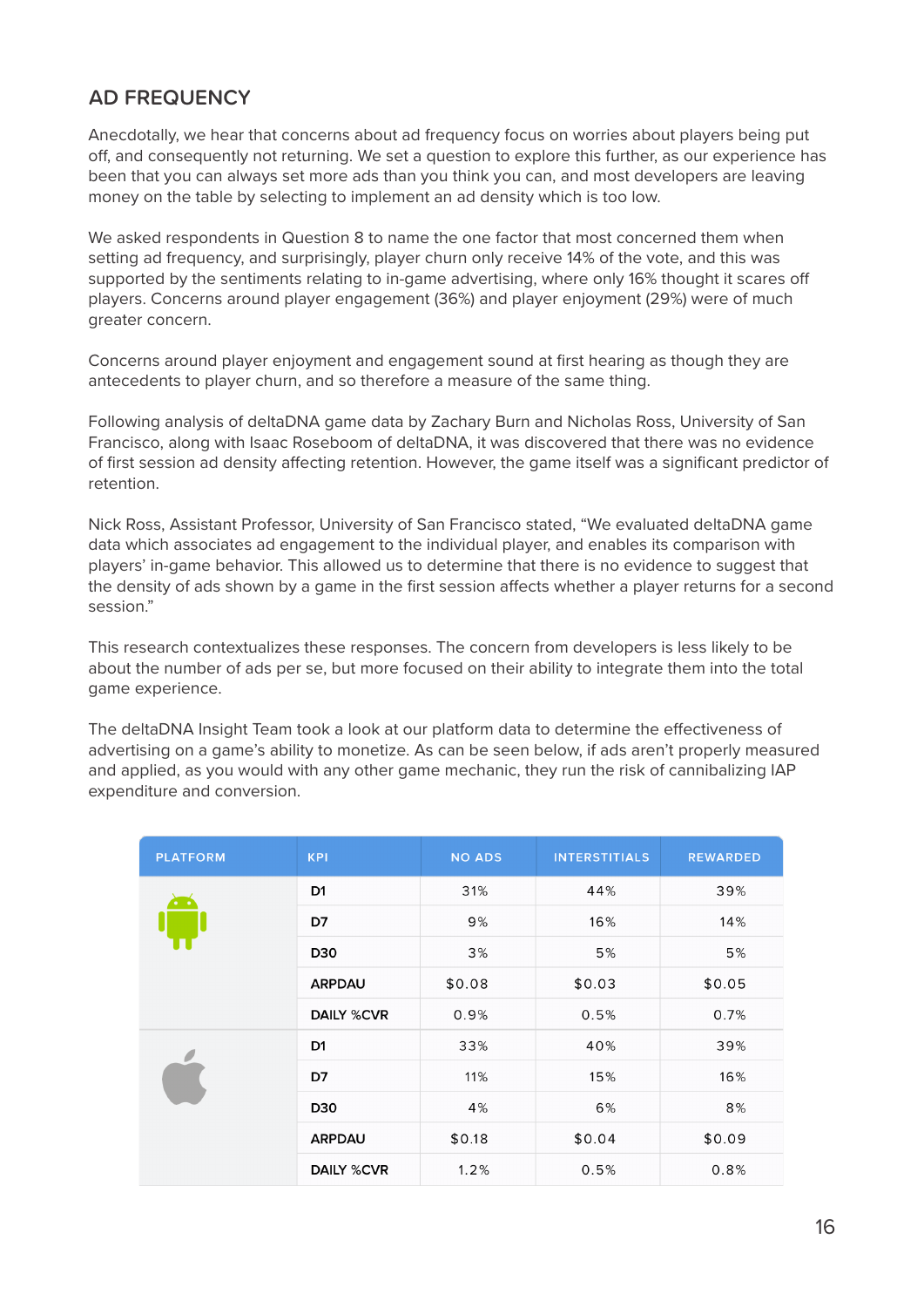#### **AD TYPES**

With acknowledgement of the importance of in-game advertising to enhance the player experience, it is no surprise that in Question 6 we see the use of distracting interstitials falling through the floor, down from being displayed in 67% of games, to only 21%, with all other types pretty much holding their own, albeit easily ignored banner ads, have grown from 39% to 50% use.

#### **THE CHALLENGE FOR 2017**

When looking at the sentiments describing participant's attitude towards in-game advertising, while 51% see it as a necessary evil; what stands out is that only 11% of participants see ads as a way of enhancing progress within the game, while the purely economic value of ads take up 2nd, 3rd and fourth spot after them being a necessary evil; with important monetizing opportunity (38%), monetizes non-payers (29%) and vital to the game economy (25%). Only 17% of respondents see in-game advertising as "worth doing" and for that to change; and for that to change advertising has to be integrated as a vital part of the experience.

One last revelation from the University of San Francisco Research; and that is while the density of ads doesn't affect churn, the specific in-game experience is a significant predictor of churn.

## **A more positive view**

Whilst the data coming in represented a sea of uncertainty, there was a small pocket of positivity. In Question 11, we asked for a single word to describe the approach taken to in-game advertising. Although only contributing 9% of respondents when added together, those who described their overall approach to advertising as being either confident or effective showed results that were marked in their similarity to each other, and in many respects, their difference from those less positive.

So, do these people just have a more positive mental attitude, or are they doing something different from anyone else? These comparison charts will check it out.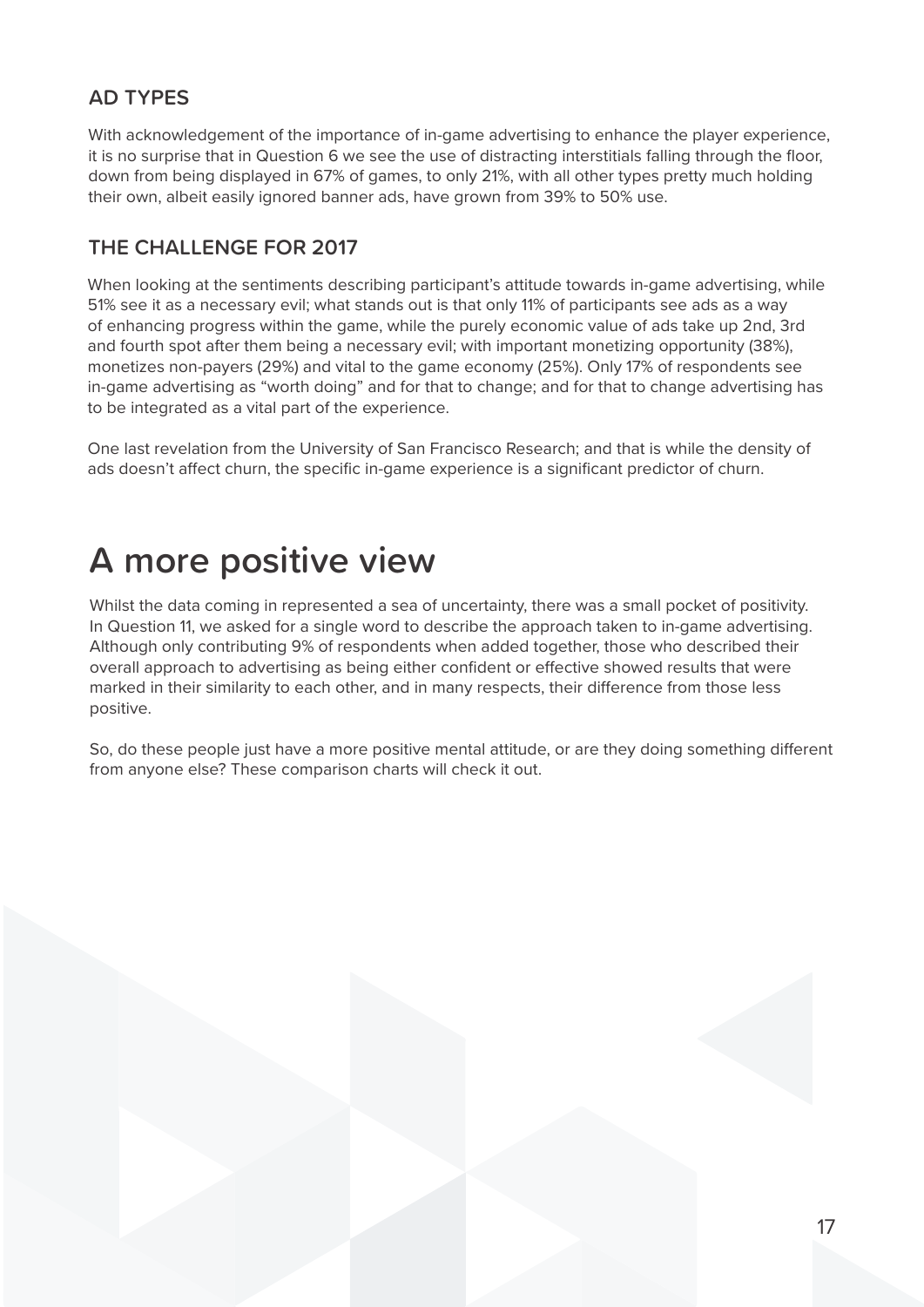## **Q1: What audience does your highest monetizing F2P mobile game mainly reach out to?**



| <b>TYPE OF PLAYER</b> | <b>CONFIDENT</b><br><b>OR EFFECTIVE</b> | <b>NON-CONFIDENT</b><br><b>OR EFFECTIVE</b> |
|-----------------------|-----------------------------------------|---------------------------------------------|
| Casual players        | 28.5%                                   | 62.5%                                       |
| Mid-core players      | 43%                                     | 28%                                         |
| Hard-core players     | 28.5%                                   | 9%                                          |
| Other                 | 0%                                      | 0.5%                                        |

**A** deltaDNA<sup>®</sup>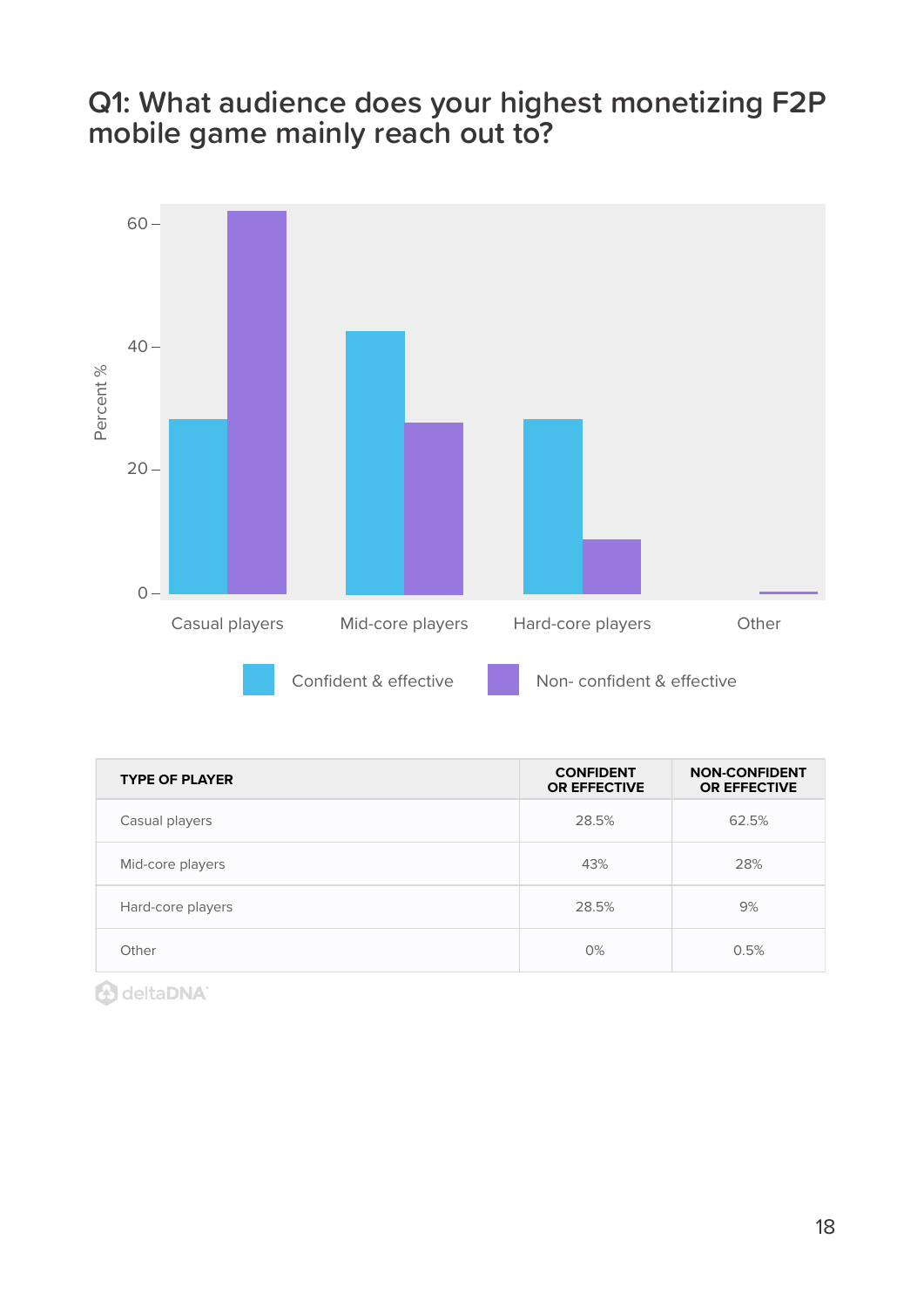### **Q3: Which option best describes the peak traffic volume in DAU for the F2P mobile game?**



| <b>TRAFFIC VOLUME</b> | <b>CONFIDENT</b><br><b>OR EFFECTIVE</b> | <b>NON-CONFIDENT</b><br><b>OR EFFECTIVE</b> |
|-----------------------|-----------------------------------------|---------------------------------------------|
| More than 100,000 DAU | 47.5%                                   | 24%                                         |
| Up to 100,000 DAU     | 14.5%                                   | 19.5%                                       |
| Up to 10,000 DAU      | 28.5%                                   | 28.5%                                       |
| Less than 100 DAU     | 9.5%                                    | 28%                                         |

**A** deltaDNA®

Games where the respondents were more confident or effective generally have more players and are less targeted towards casual players.

Their approach is generally similar, albeit they appear to be more apt towards preserving IAP by being three times more likely to avoid serving ads to payers, but they are as likely to take a more aggressive approach, as they are to take a more passive approach.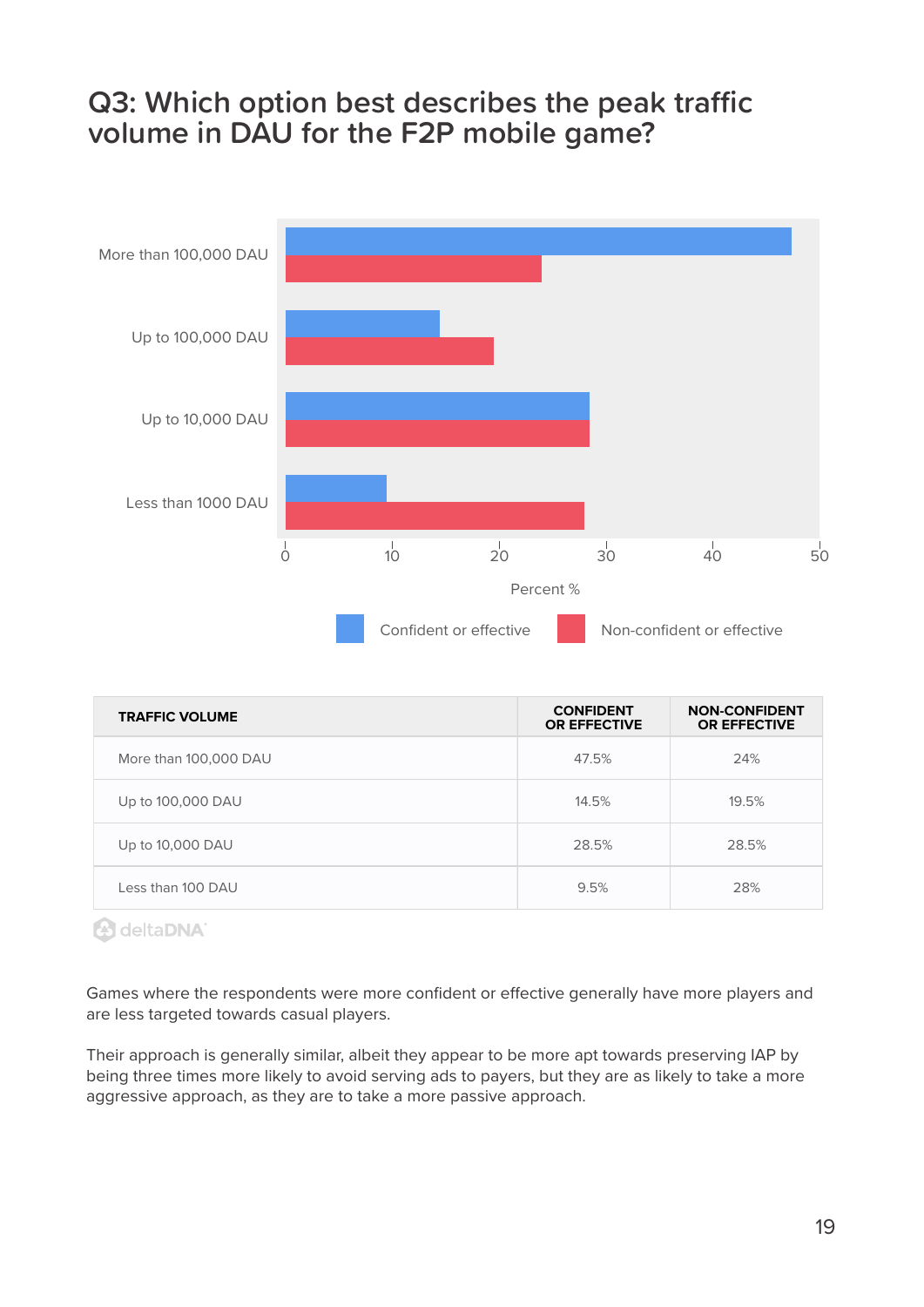## **Q4: Which of the following statements could be used to describe how you do F2P in-game ad serving?**



| <b>AD SERVING APPROACH</b>                                            | <b>CONFIDENT</b><br><b>OR EFFECTIVE</b> | <b>NON-CONFIDENT</b><br><b>OR EFFECTIVE</b> |
|-----------------------------------------------------------------------|-----------------------------------------|---------------------------------------------|
| Different types of non-paying players receive different ad strategies | 24%                                     | 23%                                         |
| Most players only see one ad or fewer per session                     | 48%                                     | 42%                                         |
| We don't serve ads to our paying players                              | 10%                                     | 32%                                         |
| We serve ads to most players in the first session                     | 14%                                     | 14%                                         |
| Most players see 5 or more ads per session                            | 19%                                     | 13%                                         |

**A** deltaDNA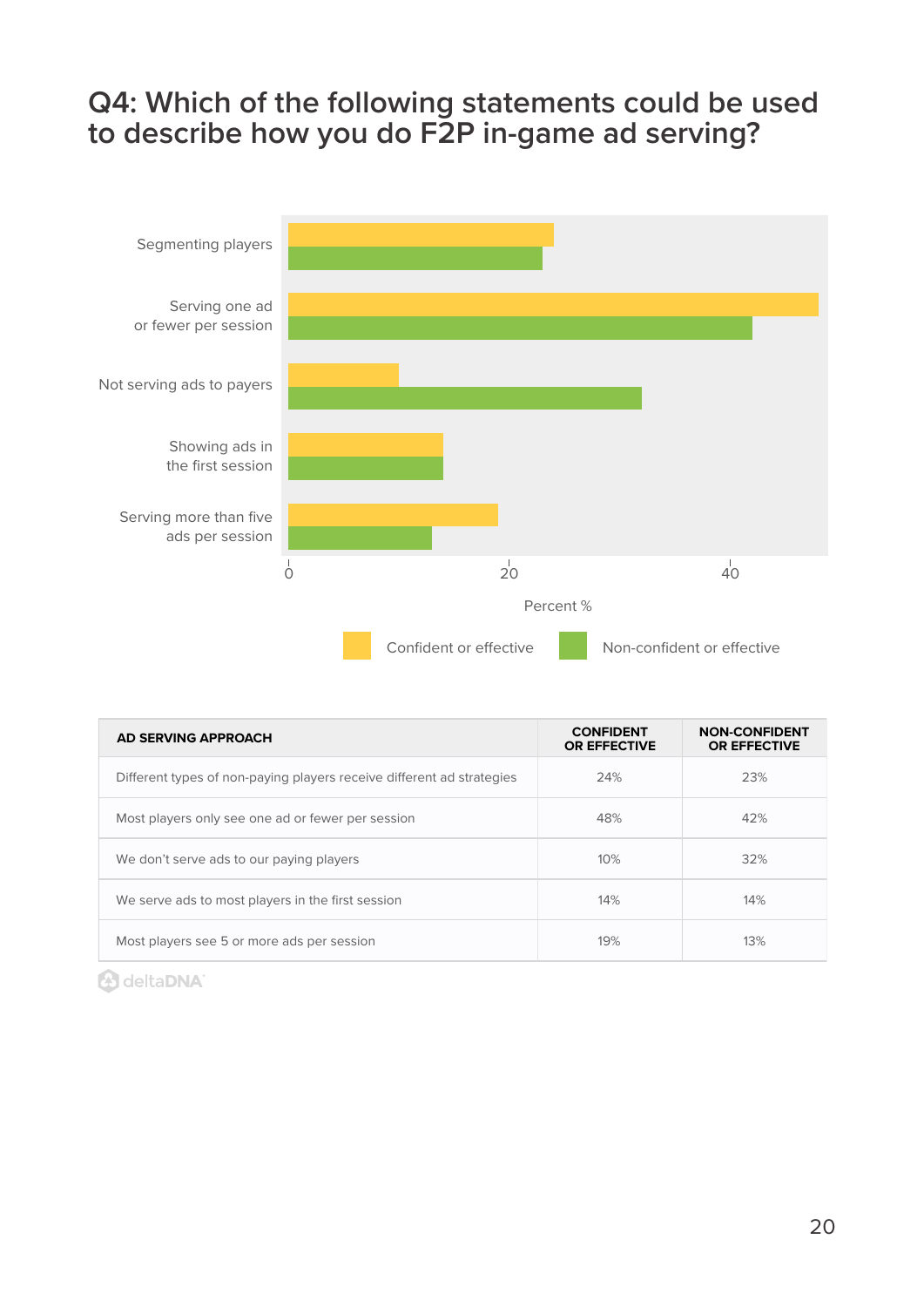

|  |  |  |  |  |  | Q6: What types of ads do you display in your game? |  |  |  |
|--|--|--|--|--|--|----------------------------------------------------|--|--|--|
|--|--|--|--|--|--|----------------------------------------------------|--|--|--|

| <b>TYPE OF ADS</b> | <b>CONFIDENT</b><br><b>OR EFFECTIVE</b> | <b>NON-CONFIDENT</b><br><b>OR EFFECTIVE</b> |
|--------------------|-----------------------------------------|---------------------------------------------|
| Banner             | 43%                                     | 50%                                         |
| Interstitial       | 24%                                     | 21%                                         |
| <b>Native</b>      | 24%                                     | 12%                                         |
| Video              | 57%                                     | 29%                                         |
| Rewarded video     | 57%                                     | 42%                                         |
| Playable           | 14%                                     | 10%                                         |
| Offer wall         | 10%                                     | 12%                                         |
| Other              | 0%                                      | 3%                                          |

**A** deltaDNA<sup>®</sup>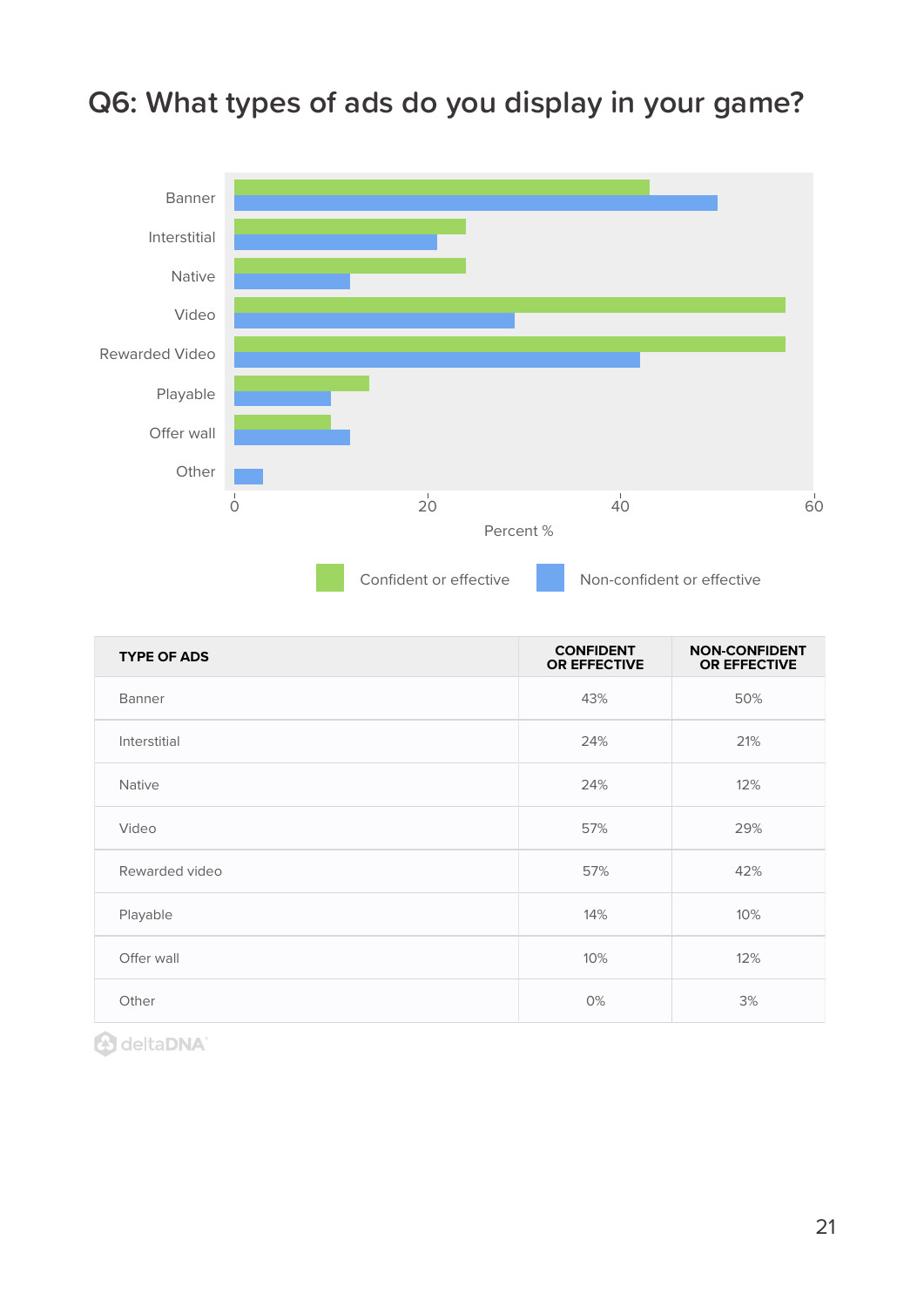### **Q8: Which of the following factors concerns you most when setting the frequency of ads in a game?**



Confident or effective Non-confident or effective

| <b>FREQUENCY OF ADS CONCERNS</b> | <b>CONFIDENT</b><br><b>OR EFFECTIVE</b> | <b>NON-CONFIDENT</b><br><b>OR EFFECTIVE</b> |
|----------------------------------|-----------------------------------------|---------------------------------------------|
| A drop in ad fill rate           | 9.5%                                    | 5%                                          |
| Lower eCPM                       | 9.5%                                    | 4%                                          |
| Increased player churn           | 24%                                     | 13%                                         |
| Less player engagement           | 14.5%                                   | 38.5%                                       |
| Reduced store ratings            | $0\%$                                   | 5.5%                                        |
| Lower levels of player enjoyment | 38%                                     | 28%                                         |
| Potential loss of IAP revenue    | 4.5%                                    | 6%                                          |

**A** deltaDNA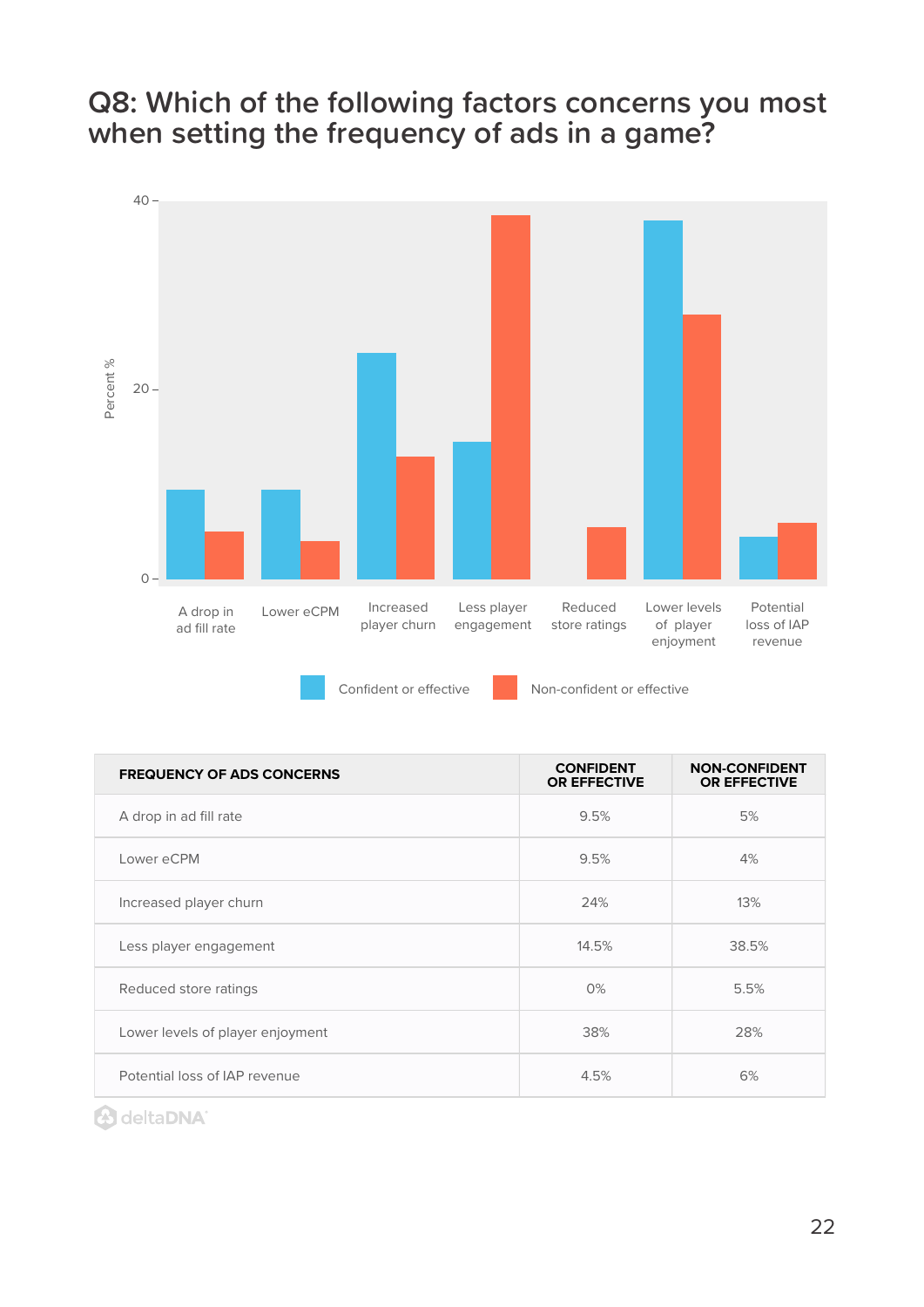### **Q9: Which of these sentiments describe your attitude to in-game advertising?**



| <b>ATTITUDE TO IN-GAME ADVERTISING</b> | <b>CONFIDENT</b><br><b>OR EFFECTIVE</b> | <b>NON-CONFIDENT</b><br><b>OR EFFECTIVE</b> |
|----------------------------------------|-----------------------------------------|---------------------------------------------|
| Important monetization opportunity     | 52%                                     | 37%                                         |
| Necessary evil                         | 29%                                     | 54%                                         |
| Enhances player progress               | 38%                                     | 8%                                          |
| Engagement blocker                     | 10%                                     | 17%                                         |
| Vital to the game economy              | 48%                                     | 23%                                         |
| Scares-off players                     | 5%                                      | 17%                                         |
| Only ad networks win                   | 10%                                     | 9%                                          |
| Worth doing                            | 48%                                     | 14%                                         |
| Monetizes non-payers                   | 38%                                     | 28%                                         |

#### **A** deltaDNA

As you would expect, the confident or effective respondents have a much more positive attitude towards in-game advertising. They are less likely to see it as a necessary evil, and see the benefits. Perhaps, most strikingly they are almost five times as likely to see advertising as an enhancement to player progress.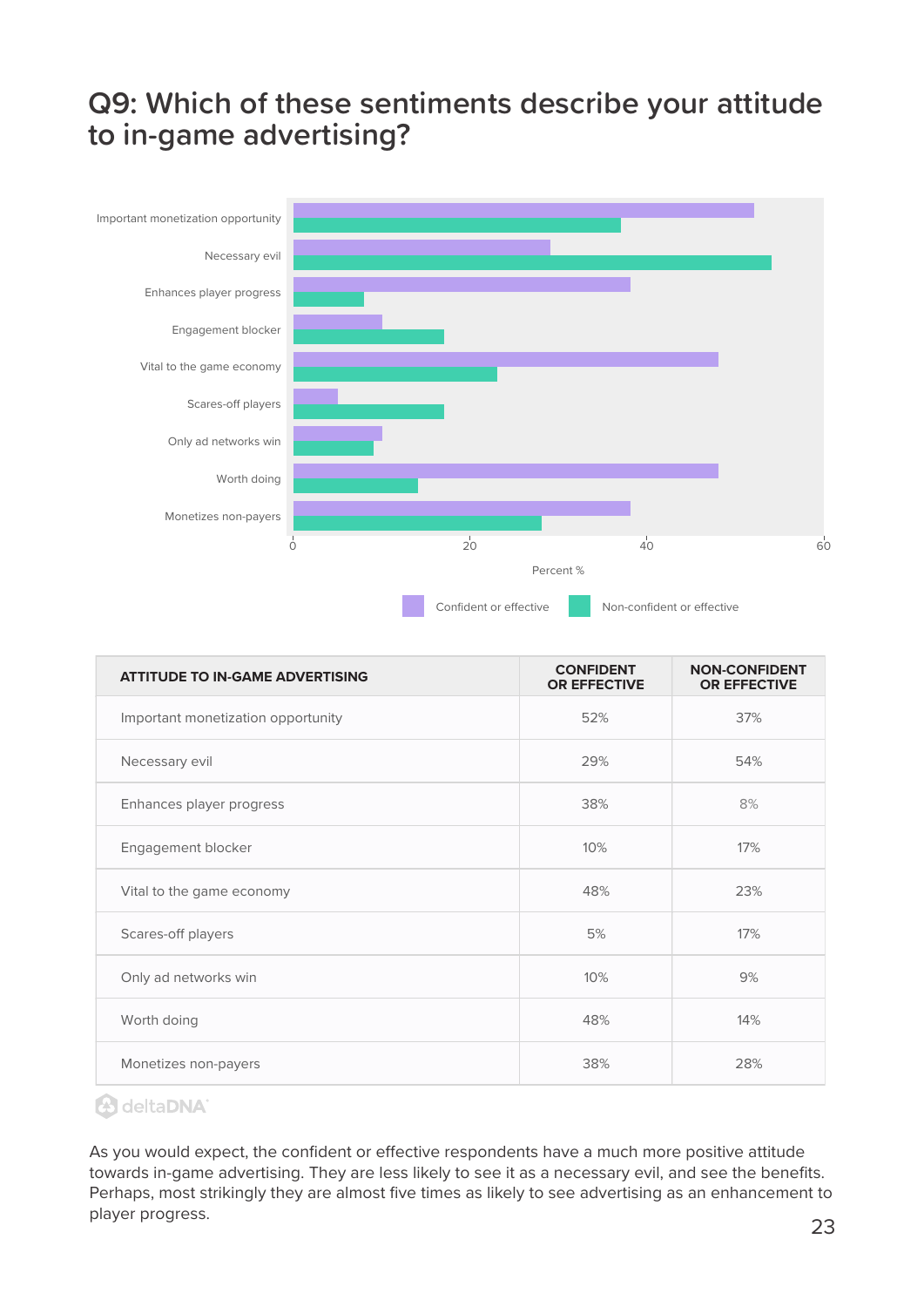### **Q10: What's your estimate of the approximate revenue split between ads and IAP in your highest monetizing F2P mobile game?**



Confident or effective Non-confident or effective

| <b>REVENUE</b>                         | <b>CONFIDENT</b><br><b>OR EFFECTIVE</b> | <b>NON-CONFIDENT</b><br><b>OR EFFECTIVE</b> |
|----------------------------------------|-----------------------------------------|---------------------------------------------|
| Ad serving is 0-20% of total revenue   | 28.5%                                   | 30%                                         |
| Ad serving is 21-40% of total revenue  | 33%                                     | 34%                                         |
| Ad serving is 41-60% of total revenue  | 9.5%                                    | 24%                                         |
| Ad serving is 61-80% of total revenue  | 24%                                     | 6.5%                                        |
| Ad serving is 81-100% of total revenue | 5%                                      | 5.5%                                        |

#### **A** deltaDNA

Confident or effective Developers were on average 50% more certain that they are taking an optimum approach, compared to everyone else, and on balance are receiving about 10% more revenue from advertising, compared to IAP than other respondents.

In the above chart however, the spread of results are quite polarized, with a high proportion of games with a low proportion of revenue coming from ads, but with a big spike in the 60-80% category. So, it's not unified approach being taken by this group, but at the heart of their positivity is the importance of the player experience. They feel confident or effective because they are satisfied they have addressed this.